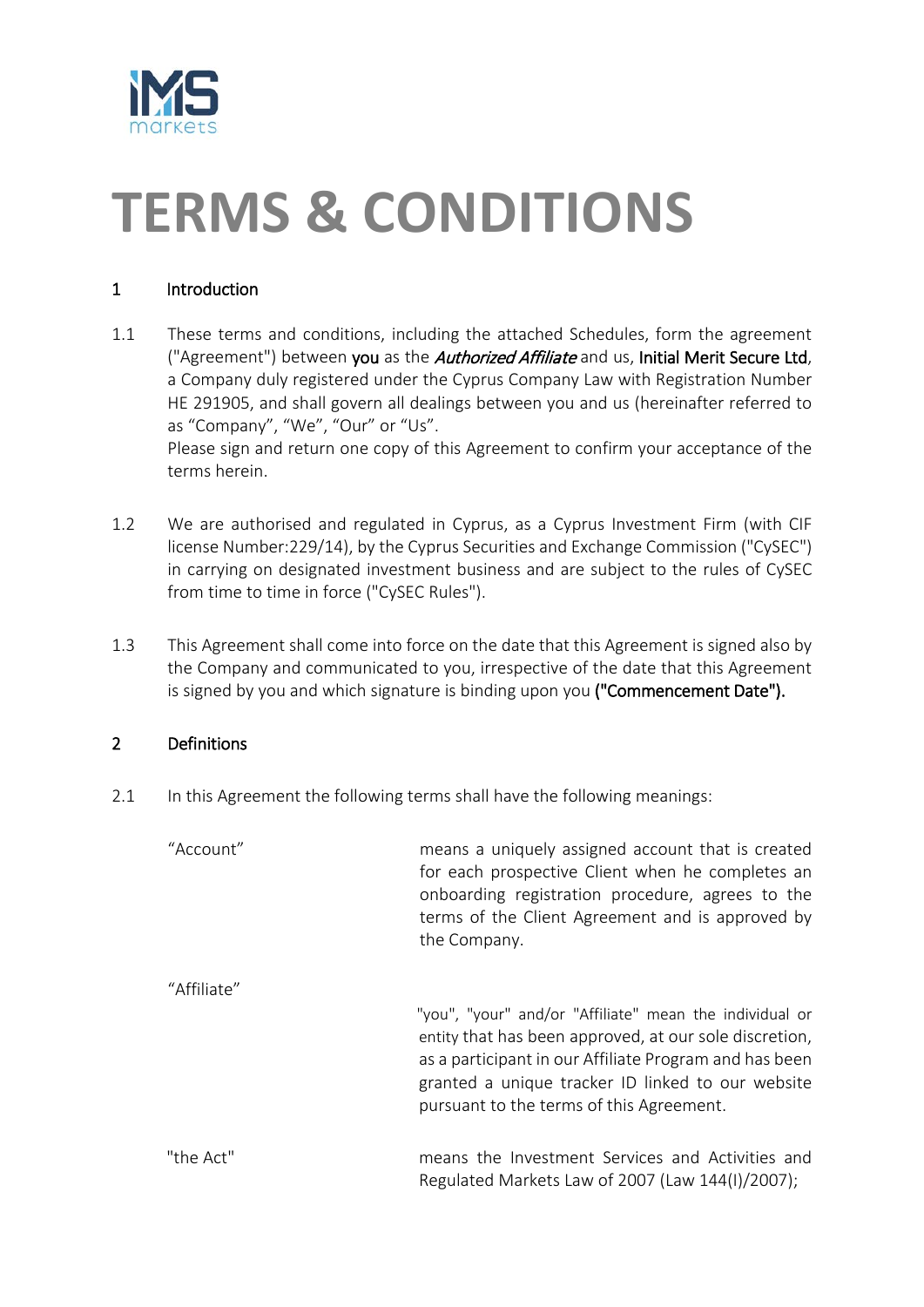

| "Applicable Regulations" | means the Act, the CySEC Rules or any other rules of<br>a relevant regulatory authority, the rules of any<br>relevant investment exchange, and any other<br>applicable laws, rules and regulations as in force from<br>time to time and to which this Agreement is subject; |
|--------------------------|-----------------------------------------------------------------------------------------------------------------------------------------------------------------------------------------------------------------------------------------------------------------------------|
| "Business Day"           | means any day upon which the banks are open for<br>business, other than a Saturday or a Sunday;                                                                                                                                                                             |
| "Client Agreement"       | means the terms of business between us and a<br>Client, to which the Client has consented in writing,<br>as amended from time to time;                                                                                                                                      |
| "Client"                 | means a prospective customer who has been or is<br>identified as referred by you to us and with whom we<br>enter into a Client Agreement and who is approved<br>by our Compliance department;                                                                               |
| "Link"                   | means any means of picture, graphics, banner or<br>technological marketing that an Affiliate uses to<br>promote the Introducing Broker program<br>or<br>hyperlink from the Affiliate's website to our website                                                               |
| "MiFID"                  | means the Markets in Financial Instruments Directive<br>(2004/39/EC); and                                                                                                                                                                                                   |
| "Services"               | means the services shown in Schedule 1 which you<br>may offer, as amended from time to time, under this<br>Agreement.                                                                                                                                                       |

- 2.2 References to statutory provisions, or to related enactments, orders or instruments are references to those provisions, enactments, orders or instruments as amended or as re-enacted or as their application is modified from time to time.
- 2.3 In this Agreement unless the context otherwise requires:
	- (a) Capitalised terms used herein and not defined herein, shall have the meaning set out in the CySEC Rules;
	- (b) Words denoting the singular shall include the plural and vice versa and words denoting a given gender shall include all other genders;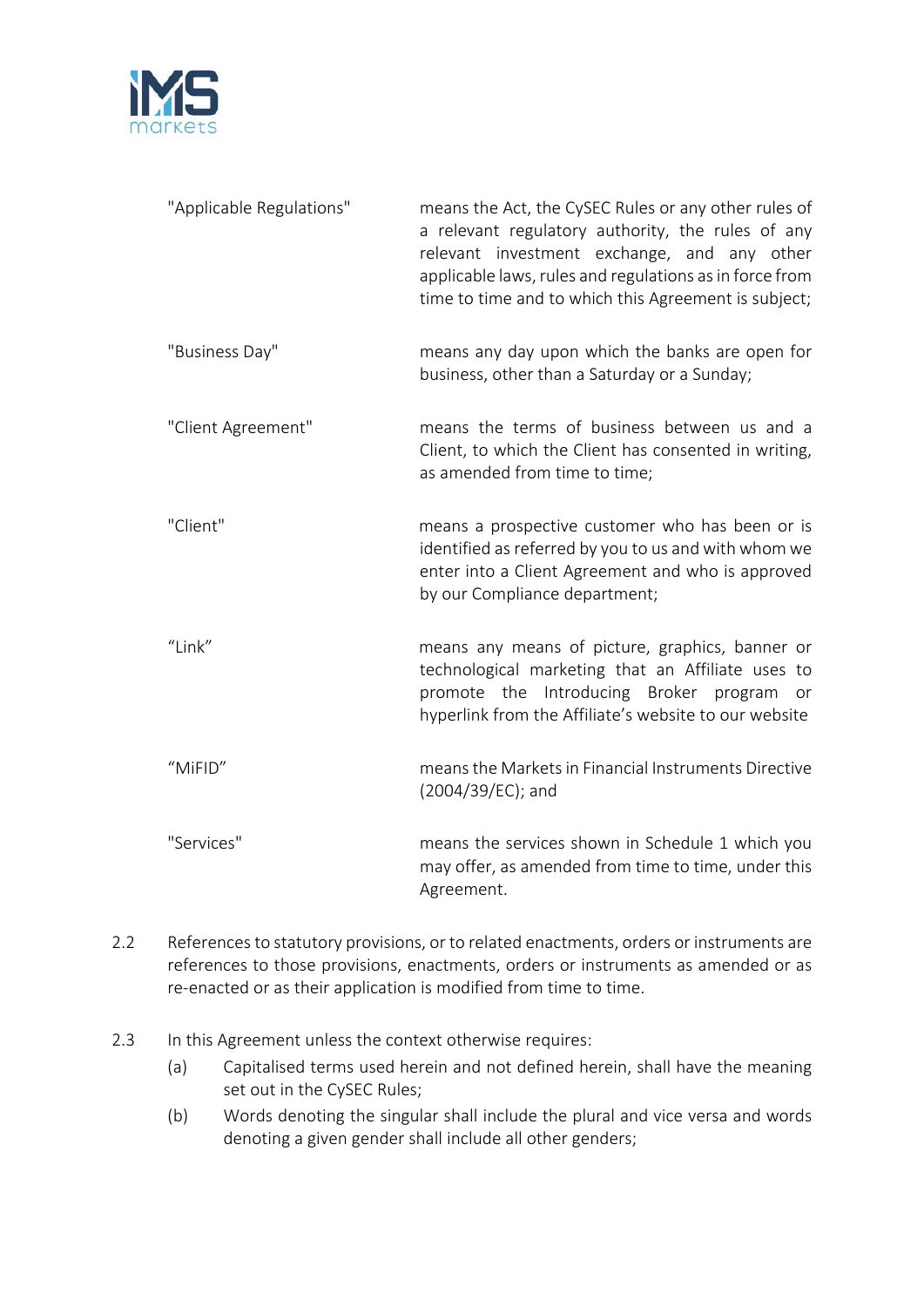

- (c) Headings are for convenience only and shall not affect interpretation of this Agreement and references to clauses are to clauses of this Agreement; and
- (d) References to persons include references to any persons, corporations and to any association or partnership.

## 3 Opening of Accounts

- 3.1 With effect from the Commencement Date and during the term of this Agreement, you shall be appointed, as our Authorized Affiliate and shall endeavour to refer to us prospective Clients. The Affiliate is engaged in the business of approaching new prospective customers with respect to the services offered by Us.
- 3.2 We may, in our absolute discretion, refuse without prior notice to accept any prospective Client without giving any reason or being liable for any resulting loss. If we agree to accept any person referred by you, then such person will enter into a Client Agreement with us and we will open an account in our books in the name of the Client, whereupon the Client shall be bound by the terms of the Client Agreement.
- 3.3 You are solely responsible to ensure that you are registered as an Affiliate, or in some other capacity which authorizes the Affiliate to undertake and provide to Us the services of promoting Our services and/or business for Us as contemplated under this Agreement.
- 3.4 You are independent of us and you shall have no authority to bind us in any way unless specifically contemplated herein or agreed by us in writing. Your Services hereunder shall not be exclusive and we shall be entitled at any time to appoint any other person or entity to provide services to us in any jurisdiction, whether or not similar to the Services to be provided by you hereunder.

#### 4 Regulatory Matters

- 4.1 Except in the circumstances set out in clause 3.3, for the purposes of the CySEC Rules, you agree that we shall treat the Client as our client. We will classify the Client in accordance with the CySEC Rules (i.e. Retail Client or Professional Client or Eligible Counterparty).
- 4.2 You confirm that:
	- (a) you have obtained all necessary authorizations (including, without limitation, any regulatory or governmental consents, approvals or licenses) to enable you to enter into and perform your obligations under this Agreement and you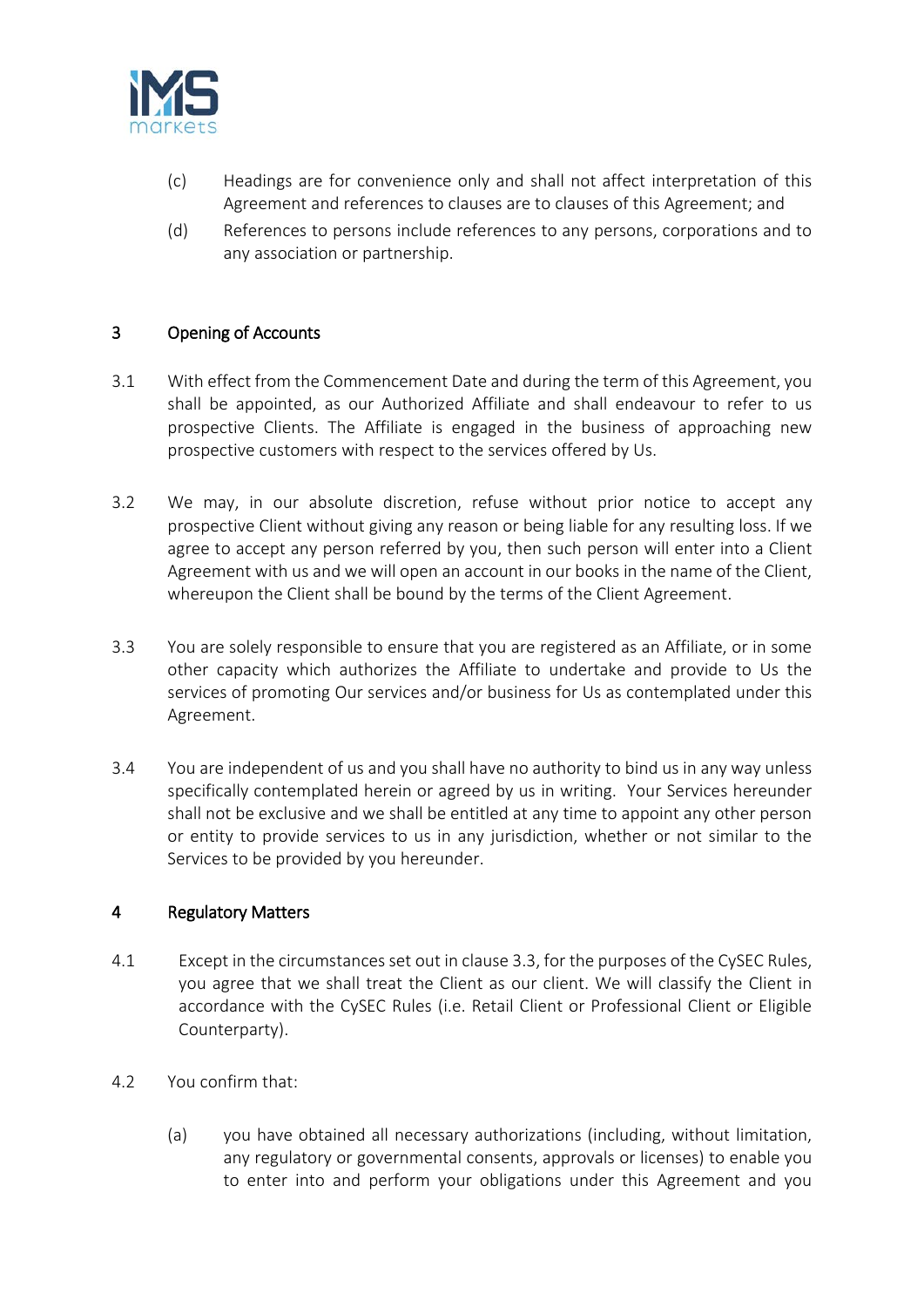

undertake to maintain such authorizations, licenses and consents during the term of this Agreement and shall inform us of any changes;

- (b) your activities in referring prospective Clients to us will not require us to obtain any authorization, license or consent from any regulatory authority to carry on regulated activities of the kind contemplated under this Agreement in any relevant jurisdiction or to promote our services to such prospective Clients;
- (c) you will notify us immediately of any actual or potential contravention of any such legal or regulatory requirement and we are entitled to assume that all necessary authorization, license or consent remains in effect until you notify us otherwise;
- (d) you will notify us immediately if any actual or proposed judgement, order, disciplinary sanction is imposed upon or entered against you or any other action or claim is taken against you (including without limitation any pending litigation), in relation to your activities under the Applicable Regulations which has, or may have, in our reasonable opinion, a material adverse effect on your reputation or financial standing;
- (e) you have, prior to execution of this Agreement, fairly disclosed to us all information (including, without limitation, any material information relating to your regulatory standing and details of any material difficulties previously encountered by you in the provision to Clients of such similar services as those contemplated in this Agreement) which may reasonably be considered material to us in deciding whether to deal with you and/or any Client or in determining the basis on which our services should be provided;
- (f) all information supplied by you to us (including, without limitation, information relating to any Client or its account) is true, complete and accurate in all material respects and you will advise us forthwith of any material change to information previously provided; and
- (g) you will comply with all applicable legal and regulatory requirements in each jurisdiction in which you carry on business.

Notwithstanding the termination of this Agreement, you will indemnify us against any loss or liability suffered by us as a result of any contravention of any such legal or regulatory requirement.

- 4.3 We will deal directly with Clients that sign our Client Agreements. We will give to you and the Client all information, disclosures, explanations and documents which we are required to provide under the CySEC Rules or any Applicable Regulations.
- 4.4 You also agree to comply with all Cyprus anti-money laundering statutes, rules, regulations and interpretations as may be enacted from time to time.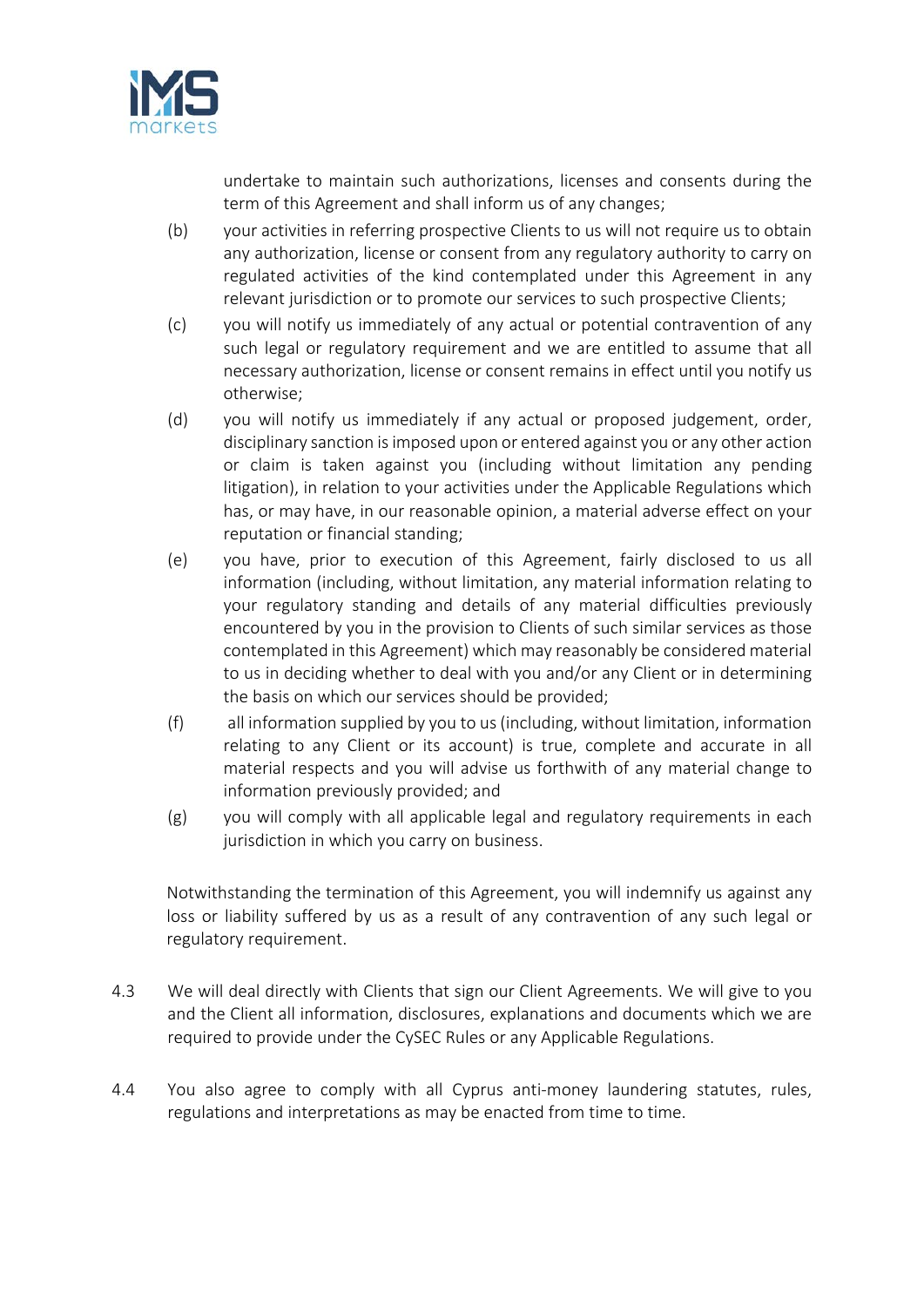

## 5 Services to be provided to Clients

- 5.1 We will provide our services as set out in our license issued by CySEC in respect of all transactions including securities, currencies, margined and other contingent liability transactions in futures, options, or foreign exchange and associated transactions ("Transactions"). We may arrange for those Transactions to be cleared and we will provide such other services as we specifically agree with the Client from time to time. Changes to the Services that are necessary to ensure either party's compliance with the CySEC Rules or any other Applicable Regulations shall be agreed between the Client and us from time to time together with any related adjustment to the fees payable for the Services. We have read and understood the Clients Agreement of Initial Merit Secure Ltd and we will provide our services based on what the Company is offering to it's clients reflecting of the said agreement.
- 5.2 You do not have any authority from us to provide any investment service and in particular you shall not:
	- (a) communicate with existing Clients to solicit business for Us;
	- (b) receive or hold Client's funds or facilitate transfers of fund to and from Clients;

(c) give investment advice or provide discretionary services in our name or on our behalf nor receive or transmit order for execution of Transactions;

(d) receive a power of attorney to act on behalf of Clients to execute Transactions.

## 6. Your Obligations

- 6.1. You shall perform the Services including without limitation your obligations under this Agreement and otherwise conduct your business and affairs in accordance with such professional and ethical standards as are widely regarded as being best practice and in accordance with Applicable Regulations. You shall not take any steps which would cause us to fail to observe the standard of behaviour reasonably expected of persons in our position and will comply with all applicable laws and rules and requirements applicable to you or us and disclose to us promptly any complaint, regulatory investigation, or disciplinary action or any other development that may have a material impact on your ability to provide the Services in accordance with Applicable Regulations.
- 6.2. Subject to any restrictions contained in this Agreement, you shall provide the Services or such other services which may from time to time in our reasonable opinion become necessary and which are notified in writing by us to you.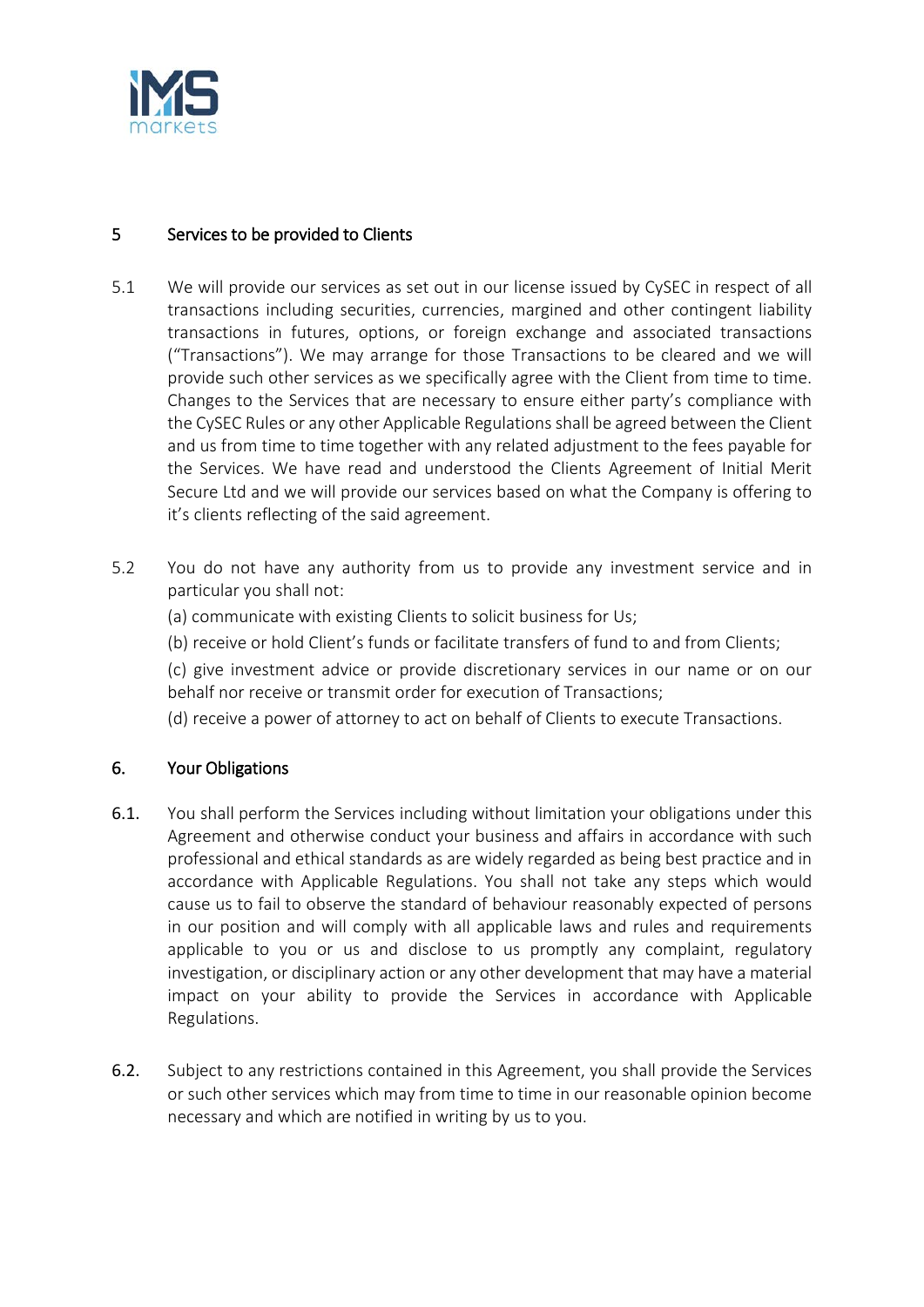

- 6.3. You shall:
	- (a) Not take or omit to take any action which you know or ought reasonably to know is reasonably likely to prejudice or to bring into disrepute in any manner our business or reputation or that of any of our associates;
	- (b) Not knowingly do or commit (or permit to be done or committed) any act, matter or thing that you know or ought reasonably to know is reasonably likely to put us in breach of any of the provisions of the Client Agreement or Applicable Regulations;
	- (c) Not make any representation or warranty concerning us except as authorised by us;
	- (d) Not, in your capacity as Affiliate, incur any liability on our behalf or in any way pledge or offer our credit or accept or enter into any contract binding upon us; and
	- (e) At all times act in good faith for and towards us.
	- (f) Not in any way represent to any Client or guarantee such Client against loss, limit the loss of such Client or not call for or attempt to collect required initial margin maintenance margin as established by us.
	- (g) Not in any manner permit or provide any incorrect or misleading information to any individual who shall become a prospective Client.
- 6.4. You shall not at any time hold any assets belonging to Clients or money which is or is to be treated as client money under the CySEC Rules.
- 6.5. You shall only operate within the territories or jurisdictions that we agree upon and which you are able to have a presence.
- 6.6. The Affiliate represents and warrants that, in respect of the services contemplated under this Agreement, it shall comply with all applicable laws, statutes, regulations, and, amongst other things:
	- (a) Maintaining adequate policies and procedures to ensure compliance with the applicable relevant requirements;
	- (b) Promptly report to Us any request or demand for any undue financial or other advantage of any kind received by the Affiliate in connection with the performance of this Agreement;
	- (c) By signing this Agreement, the Affiliate certifies that it currently complies with the applicable relevant requirements. The Affiliate shall provide such supporting evidence of compliance as We may reasonably request;
	- (d) Ensuring that any officer, employee, agent, representative or such other person connected to the Affiliate complies with the applicable relevant requirements.
- 6.7. Throughout the period of this Agreement, you will make available such suitable personnel (including, upon our reasonable request, a senior officer) both during the normal business hours and outside normal business hours in the case of emergency as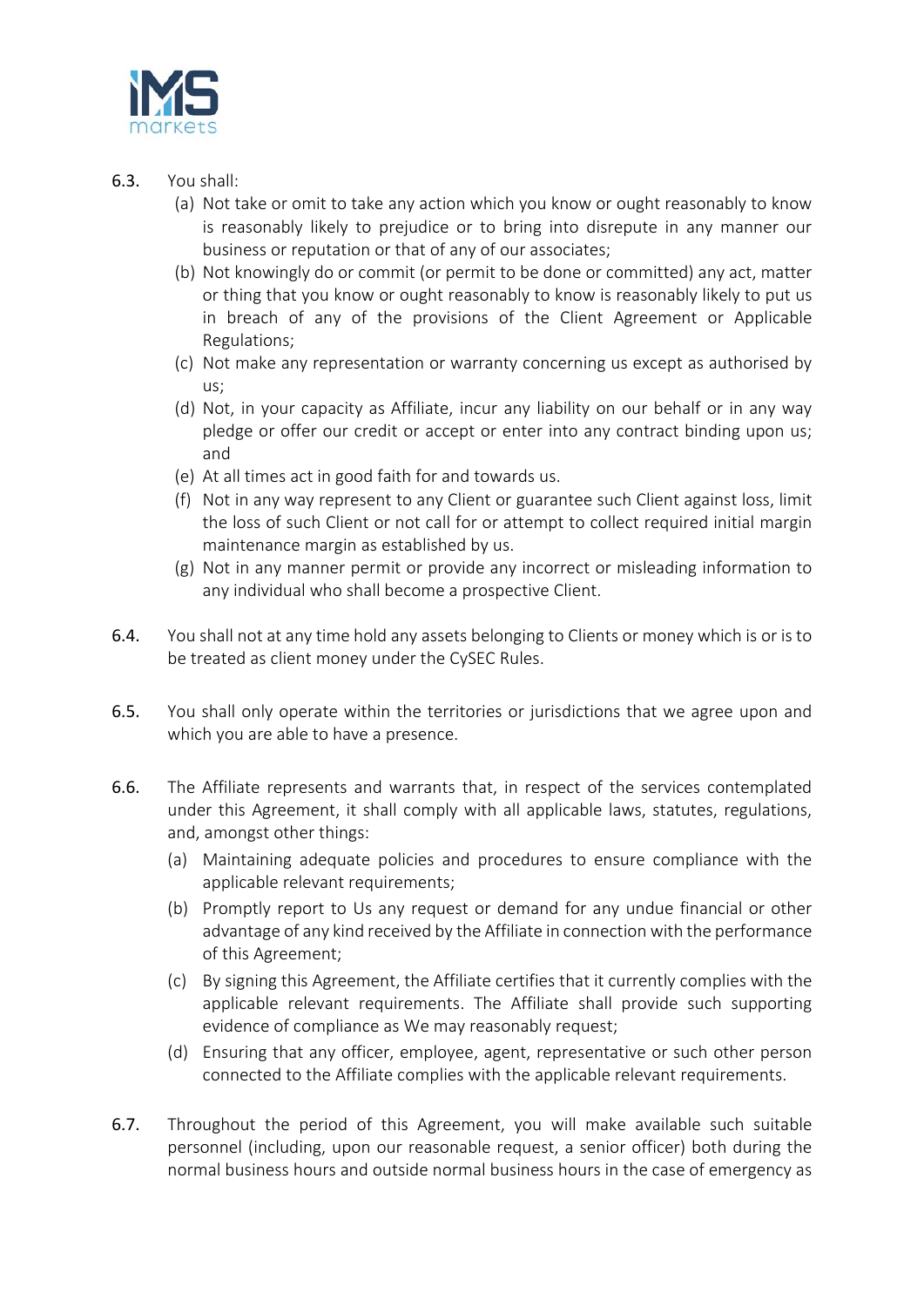

shall be reasonably necessary to enable you to perform your obligations hereunder and to monitor and make available information relevant to all documentation prepared by us for the purpose of processing relevant information and dealing with any queries arising there from, and shall also make available such other facilities of liaison, coordination and co-operation as shall reasonably be necessary to facilitate the efficient carrying out of your obligations envisaged under this Agreement.

- 6.8. You shall, save to the extent necessary to effect your services hereunder and to perform your obligations under this Agreement (and notwithstanding any termination of this Agreement), keep all information relating to us or our services strictly confidential and shall not disclose the same to any other person or seek to utilise the same in order to obtain any commercial advantage over us for yourself or any other person or entity.
- 6.9. You shall maintain appropriate records in relation to your Services and provide us with such information on the performance of your obligations under this Agreement as is agreed between us in writing from time to time or otherwise reasonably required by us in writing in order to satisfy us that you are performing your obligations effectively and in accordance with the Applicable Regulations.
- 6.10. You shall maintain a proper website and you undertake the following with respect to the website:
	- (a) all material or links related to Us shall first be approved by Us prior to it being used on your website;
	- (b) you shall use the unique identifying link which we shall provide you;
	- (c) the link shall direct prospective Clients to Our chosen website or landing page;
	- (d) details of Our Company, logo and any marketing material shall be properly and accurately provided to prospective Clients;
	- (e) you shall keep us updated on the domains you shall use in order to promote business for us;
	- (f) You shall at all times adhere and respect both the letter and spirit of Our policy to ensure that Our Brand is not associated or linked directly or indirectly with websites or other marketing channels that may potential pose a risk to Our reputation such as websites or marketing material containing Pornographic, sexist, racist, political, religious or violent content, abusive information or misleading information (e.g. guaranteed or unrealistic returns on investment or trading without risk), websites that are addressed to minors and/or young people under the legal age of 18 years old and/or vulnerable/helpless categories of population.
	- (g) you accept that We shall undertake ongoing monitoring of such websites as may be required from time to time and as per Regulatory requirements.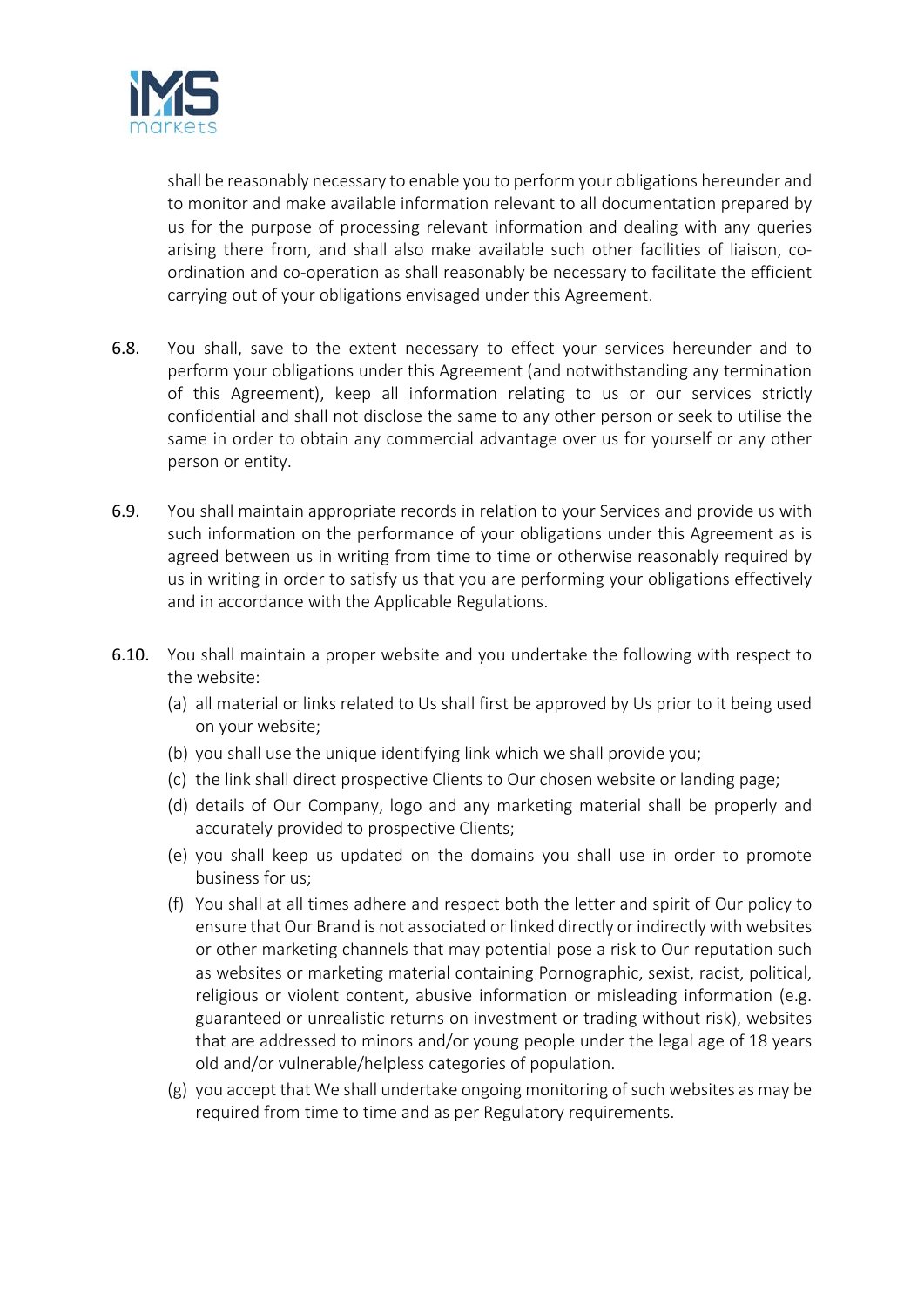

- 6.11. You agree that upon reasonable written notice you will co-operate with CySEC and any other relevant regulator of us in relation to the matters covered by this Agreement.
- 6.12. You agree that upon reasonable written notice you will grant effective access to data which you hold or to which you have a right of access to in relation to the matters covered by this Agreement, and to your business premises, to us, our auditors, and CySEC and any other relevant regulator.
- 6.13. You agree that any "Promotional material" must be reviewed and approved by us prior to publication and distribution. Promotional Material includes all written material generated by us or you. Promotional material also includes published written texts, compliance and procedures memoranda and manuals, training materials, advertisements, research reports, correspondence to Clients or prospective Clients, as well as market analyses, newsletters and generally anything written that assists in the affiliation process.
- 6.14. You agree that you will notify us of any other business activities entered into by you during the term of this Agreement and you will provide us with information, as requested, regarding the said activity.
- 6.15. You agree that you have read the ''Affiliates and/or THIRD PARTIES PROMOTING THE CIF'S SERVICES POLICY'' of the Company and you will follow the instruction provided by the Company based on the said policy which can be found as Appendix 1 in this agreement.
- 6.16. The Affiliate undertakes that it will not use the name or brand, any Proprietary Property (as defined hereunder) or Our trading platform in its dealings with any customer of the Affiliate except for the purpose of acting as a mediator for referring customers to become Our prospective Clients and in the course of carrying out all the necessary actions so as for the prospective Client to enter into an agreement with the Companies and, once a prospective Client has been accepted by Us. The Affiliate will not hold or operate a trading account for any Client in its own books or carry on any trades for any Client in respect of any matter for which We provide services to the Client pursuant to the Client Agreement with Us. The Affiliate further agrees not to hold out or represent that any person is our Client in respect of any trading activity unless they hold trading account(s) in Our records and such trades are conducted through such trading account(s) on Our platform.
- 6.17. The Affiliate shall be responsible for providing prospective Client with any disclosures required under applicable law and regulations. If the Affiliate fails to make the necessary disclosures as required under applicable laws and regulations, then we shall make the necessary disclosures to Clients or prospective Clients, as the case may be, that should have been made by the Affiliate.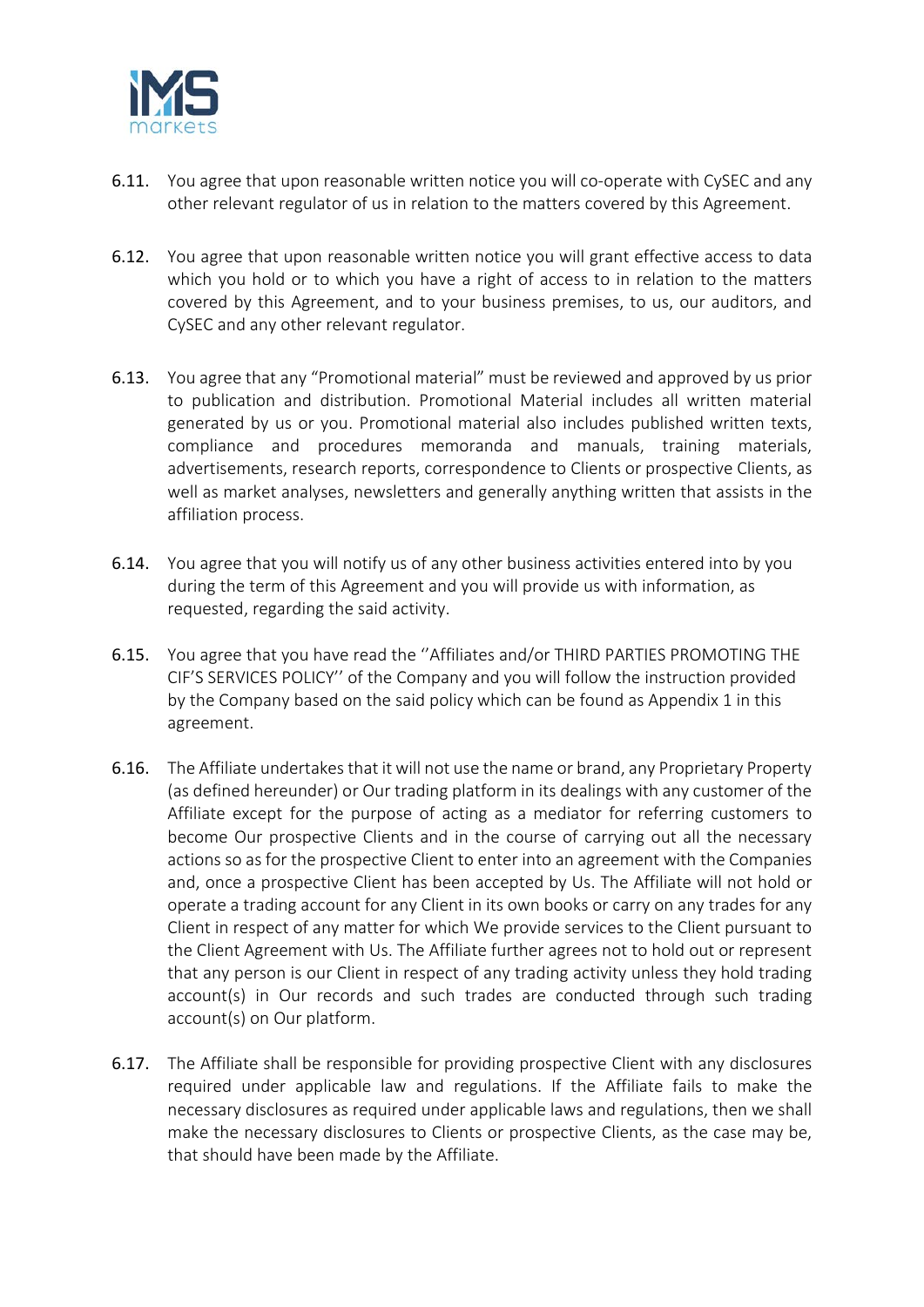

## 7 Our Obligations

7.1 We shall provide to you relevant marketing literature and documentation relating to our services. You shall procure that no marketing literature or documentation other than that directly translated from our existing English based literature or approved by us in advance shall be utilised in relation to the introduction of prospective Clients.

## 8 Indemnity and Damages

- 8.1 To the maximum extent permitted by applicable law, in no event shall we or our affiliates, parent companies, employees, agents, attorneys, officers, managers, directors or suppliers, be liable for any special, incidental, indirect or consequential damages whatsoever (including, without limitation, damages for loss of business profits, business interruption, loss of business information, or any other pecuniary loss) arising out of the use of or inability to use any software provided by us to you or the Clients for its use in transacting business with us, even if we have been advised of the possibility of such damages.
- 8.2 In addition, you agree to indemnify and hold harmless us, our directors, officers, employees and affiliates, from and against any liability, claims, demands, proceedings, costs, damages, expenses (including legal fees) and penalties whatsoever suffered or incurred by us arising out of:
	- (a) any breach by your client of any of its obligations to you or us including, but without limitation, any failure to deposit and maintain proper margin or the incurring of a deficit balance or failure to pay a sum or take any action when due;
	- (b) the unenforceability of any contract entered into with or for a client; and
	- (c) any failure in whole or in part on your part or that of your client to comply with any applicable law, rule or regulation.
- 8.3 To the maximum extent permitted by applicable law, in no event shall we or our affiliates, parent companies, employees, agents, attorneys, officers, managers, directors or suppliers, be liable for any special, incidental, indirect or consequential damages whatsoever (including, without limitation, damages for loss of business profits, business interruption, loss of business information, or any other pecuniary loss) arising out of the use of or inability to use any software provided by us to you or the Clients for its use in transacting business with us, even if we have been advised of the possibility of such damages.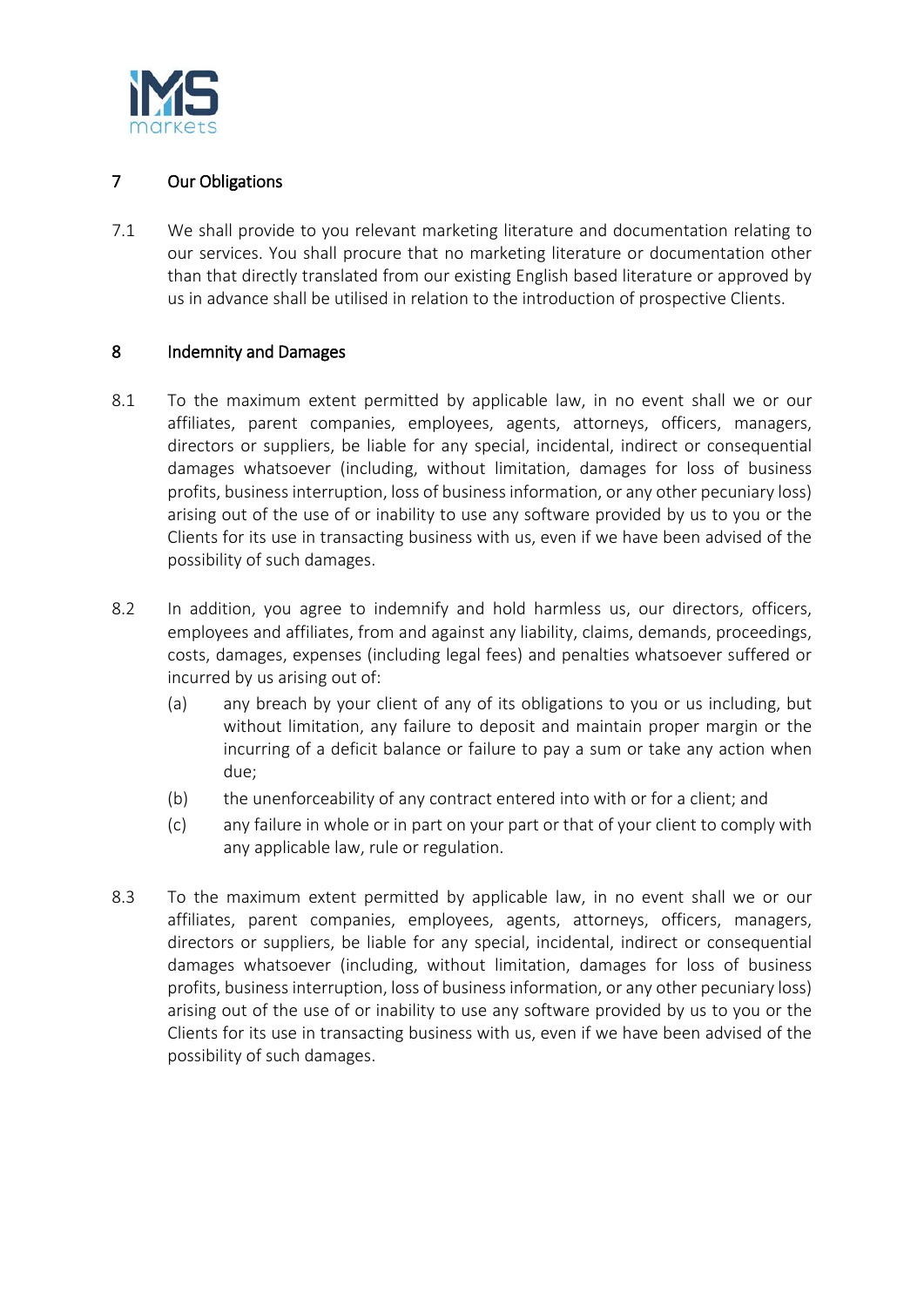

## 9 Client Funds

9.1 We will ensure that all monies provided by the Client and payment for settlement of transactions executed by us will be paid by the Client directly to our designated segregated bank account(s) or those of our clearing firm as notified by us.

#### 10 Client Complaints

- 10.1 You will promptly inform us by telephone and in writing, of any complaint against us, marked for the attention of our Compliance Department: [compliance@imsmarkets.com.](mailto:compliance@imsmarkets.com) Where appropriate and possible you shall submit a full and detailed report with any supporting documents relating to the complaint within five days of receiving the complaint.
- 10.2 You agree to notify us of any written complaint received from a Client which relates to any function that you have undertaken and, in the event you agree action is necessary, you undertake to take reasonable steps to amend your procedures to avoid the occurrence of similar complaints in the future.

#### 11. Fees

11.1. The remuneration may be varied or altered by us from time to time by giving you 5 days prior notice to such effect. Both parties acknowledge that the Company have the authority to evaluate any Authorized Affiliate based on the qualification provided in order to calculate/decide the payment terms of each Authorized Affiliate.

Sums due to you under this Agreement will be calculated by us monthly in arrears and will be transferred to your account with us during the first 10 calendar days of the following month.

After signing the agreement, the Company will provide you the *Appendix 2 – Affiliate Service Agreement* which should be signed by both parties and it will includes the payment terms of the Authorized Affiliate.

- 11.2. Such fees shall continue to be payable to you following any termination of this Agreement provided:
	- (a) such termination takes place upon expiry or by notice under Clause 12.1;
	- (b) at all times following such termination:
		- i. you shall comply with the provisions of the Agreement which survive termination;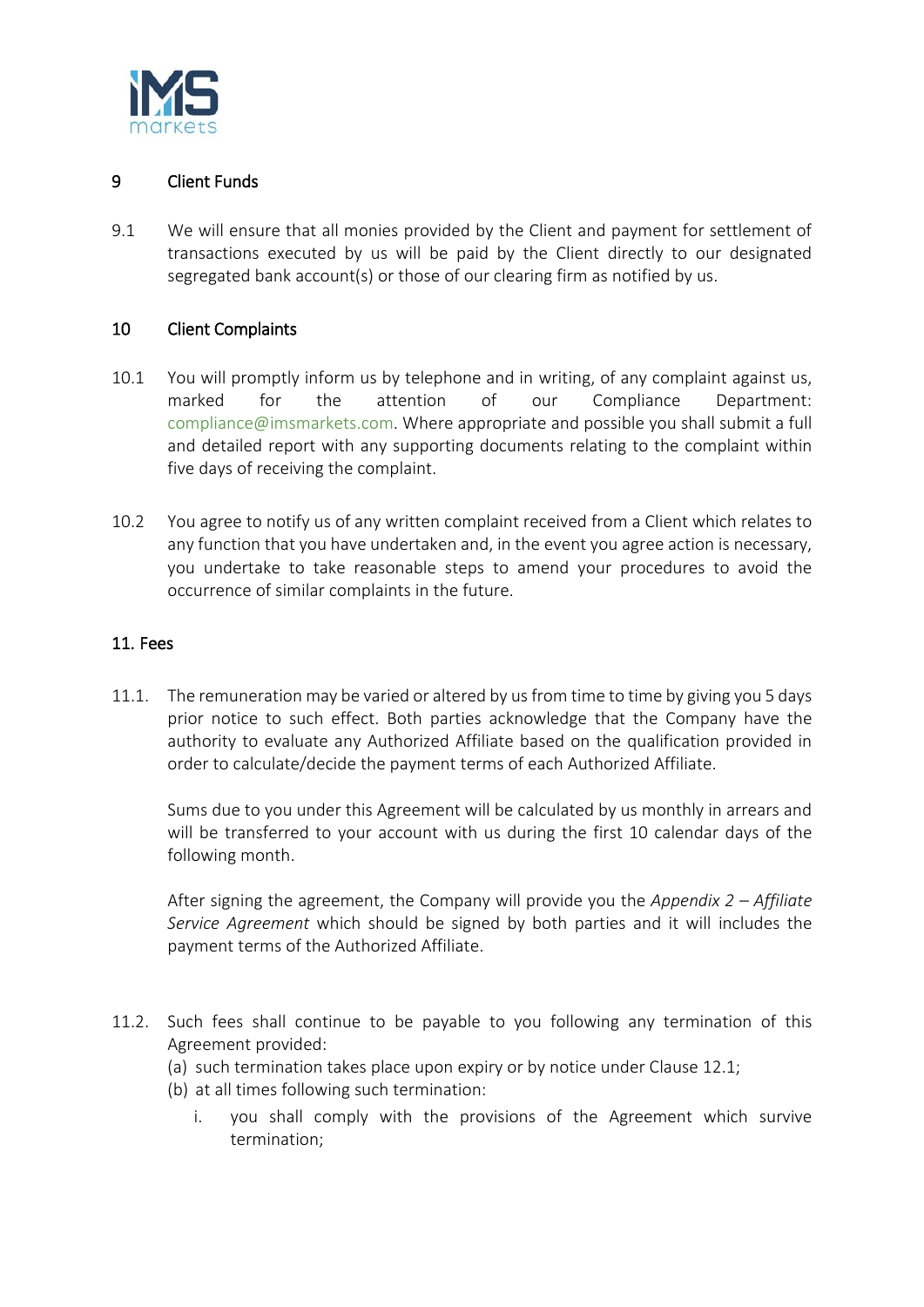

- ii. no confirmation or representation given by you shall subsequently prove to be incorrect; and
- iii. you shall not act in any manner which would, during the term of this Agreement, entitle us to terminate pursuant to Clause 12.2; and
- (c) you shall not act in any manner which may damage our business or reputation or cease, in our reasonable opinion, to be a fit and proper person to conduct, or be associated with, designated investment business (as defined under the CySEC Rules).
- 11.3. We shall not be liable to pay any remuneration as set out in 11.1 above should in the event of any fraud or abuse of the Affiliate's programme or in the event of any duplicate or multiple payment on the same cause such as the referral of a particular prospective Client or in the event of any material breach of this Agreement.
- 11.4. We have the right not to pay to the Affiliate the compensation for any prospective Client referred and/or any Transactions *alternatively* to amend the compensation paid and/or the terms of the compensation payment *alternatively* to terminate this Agreement and/or close any accounts with immediate effect if We have reason to believe that:
	- (a) Transactions are being opened and closed just for the benefit of earning compensation for the Affiliate.
	- (b) the trading accounts opened for the Client referred by the Affiliate are not in the best interest of the Client.
	- (c) some form of market abuse or regulatory breach may have taken place or may result from the Transactions.

We reserve the right to amend from time to time at our sole discretion any restrictions to which remuneration shall not be applicable and this shall be applied to the next payment that may be due to the Affiliate by giving 5 days' prior notice to such effect.

11.5. We shall not be liable for any travel, communication or other expenses incurred by you in relation to this Agreement.

## 12 Termination

- 12.1 This Agreement shall commence with effect from the 'Commencement Date' and, subject to Clause 12.2 below, shall continue until terminated by one month's written notice given by either party to the other at any time.
- 12.2 Either party may terminate this Agreement forthwith at any time by giving written notice to the other ("the Party in Default") if:
	- (a) the Party in Default goes into administration or liquidation or becomes insolvent or is wound up or resolves to do so or a petition seeking an administration or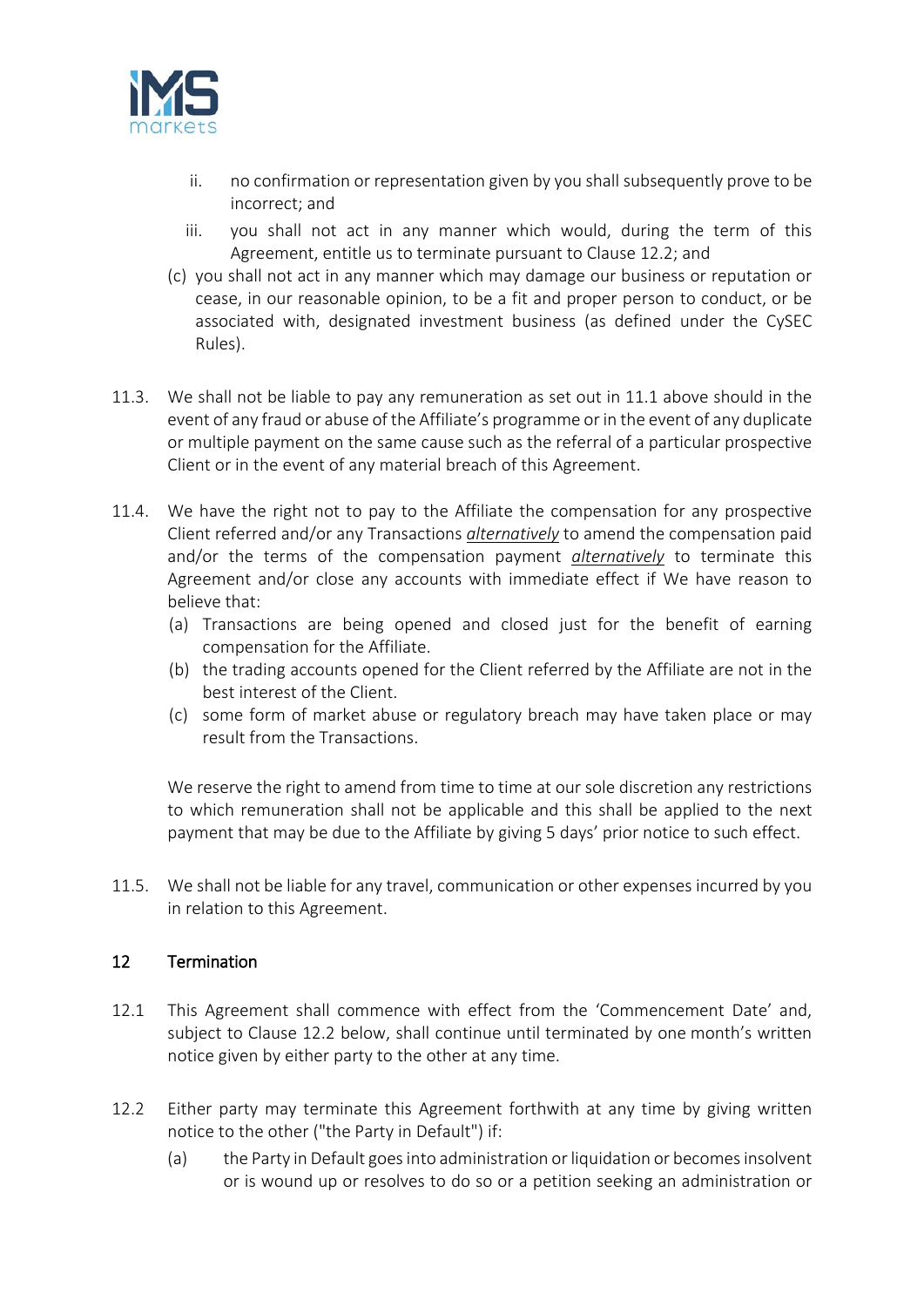

winding-up order is issued in relation to the Party in Default (or an analogous event occurs under the law of any jurisdiction); or

- (b) the Party in Default either commits any breach of this Agreement which is irremediable or, if remediable, is not remedied within 10 days after written notice is given to the Party in Default by the other requiring such remedy.
- 12.3 In addition, we shall be entitled to terminate this Agreement summarily, by notice in writing to you, and without further obligation to you, if you cease, in our reasonable opinion, to be fit and proper to refer prospective Clients to us, if you no longer hold the necessary authorization, license or consent to enable you to perform your obligations under this Agreement or if you are prevented for any reason from carrying out your activities hereunder.
- 12.4 Forthwith upon any termination of this Agreement you shall procure the delivery to us of all documents belonging to us (including all marketing literature provided to you pursuant to Clause 7.1), transfer relevant records or data to us, and undertake not to retain any copies thereof.
- 12.5 Notwithstanding any termination of this Agreement, you shall provide all information and assistance required by prior to such termination and shall take no action which may result in such Clients terminating or ceasing to develop their relationship with us.

## 13 Notices

- 13.1 All notices shall be in writing and may be served personally or by fax, courier or email to our respective addresses set forth in this Agreement or such other address as either you or we may give notice to the other from time to time. You must ensure that at all times we are able to communicate with you by telephone, fax or email.
- 13.2 Such notice or other communication will be deemed effective if in writing and delivered in person or by courier, on the date it is delivered or if sent by facsimile transmission, on the date that transmission is received by the recipient, or if sent by registered mail or the equivalent, on the date that mail is delivered or if sent by email on the date that email is delivered, unless the date of delivery (or attempted delivery) or the date of receipt, as applicable, is not a Business Day or the communication is delivered (or attempted to be delivered) or received, as applicable, after the close of business on a Business Day, in which case that communication shall be deemed given and effective on the first following day that is a Business Day.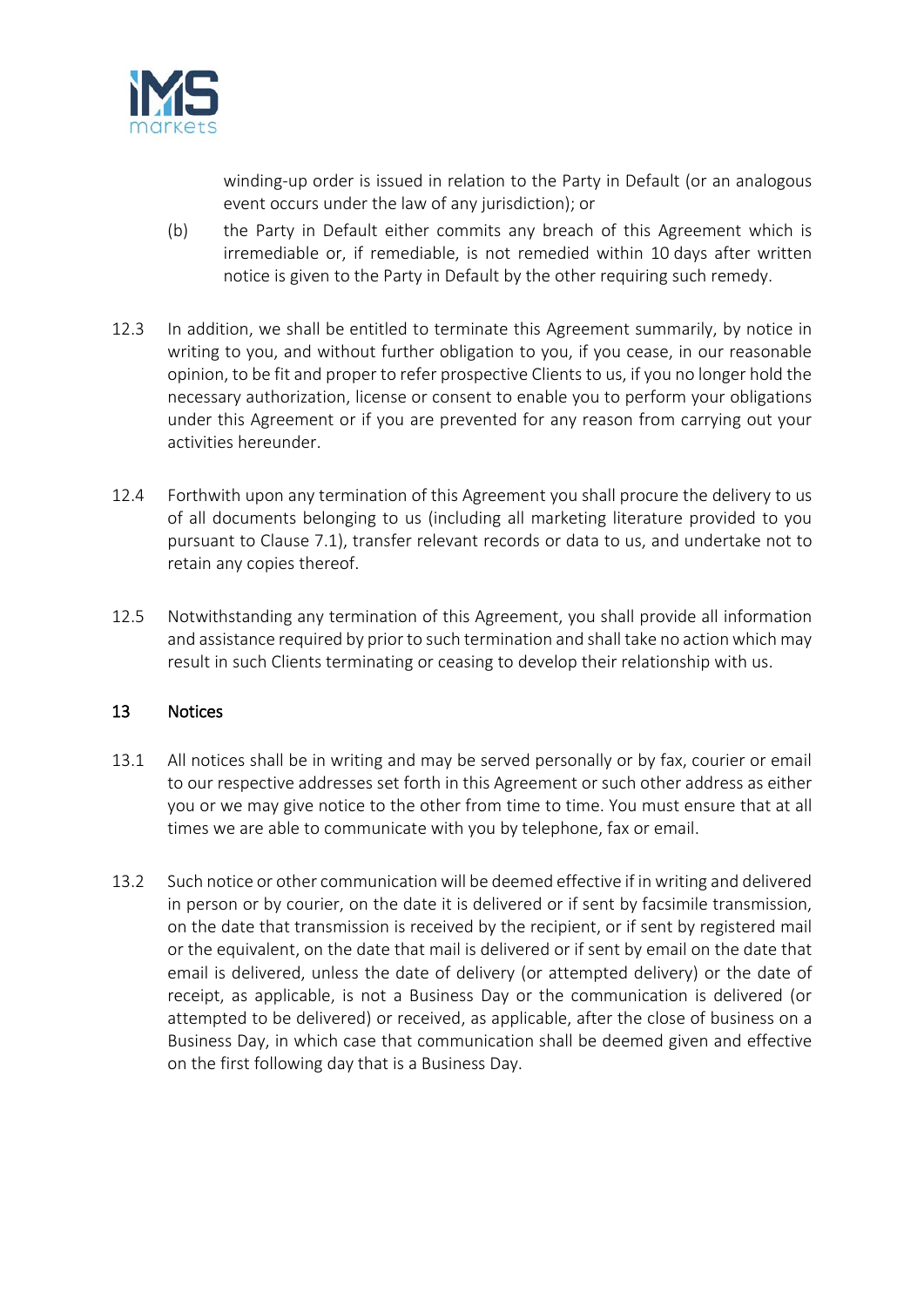

## 14 Governing Law and Jurisdiction

- 14.1 This Agreement shall be governed by and construed in accordance with Cyprus Law and, subject to the dispute resolution provisions in Clauses 22.10 and 22.11, you irrevocably agree for our exclusive benefit that the courts of Cyprus are to have jurisdiction to settle any disputes which may arise out of or in connection with this Agreement and that accordingly any proceedings may be brought in such courts.
- 14.2 Nothing contained in this Clause 14 shall, however, limit our right to take proceedings against you or any Client in any other court of competent jurisdiction, nor shall the taking of proceedings in one or more jurisdictions preclude the taking of proceedings in any other jurisdiction, whether concurrently or not, to the extent permitted by the law of such other jurisdiction.

#### 15 License to Use our Proprietary or Other Property.

- 15.1 Subject to the terms and conditions of this Agreement, we hereby grant to you, for the duration of this Agreement, a license to use, property, including, but not limited to, records, forms, trade literature, newsletters, market reports, articles, computer software and any reproduced copies or negatives thereof, and any information reflected or contained therein, provided and furnished by us or otherwise obtained by you during your relationship with us ("Proprietary Property").
- 15.2 Proprietary Property, regardless of the author, shall remain our sole property and shall be accounted for and returned by you to us on demand. It is expressly understood that your license to the use or possession of Proprietary Property is to fulfil your obligations to us under this Agreement and you have no other right or proprietary interest in the Proprietary Property other than the license provided in this paragraph.

## 16 Severability

16.1 Nothing contained in this Agreement shall be construed as requiring the commission of any act contrary to law. Whenever there is any conflict between any provision of this Agreement and any present or future applicable statute, law, ordinance or regulation governing the transactions hereunder, the latter shall prevail, but in such event the provision of this Agreement thus affected shall be curtailed and limited only to the extent necessary to bring it within the requirement of the law. In the event that any part, paragraph, sentence or clause of the Agreement shall be held to be indefinite, invalid or otherwise unenforceable, the entire Agreement shall not fail on account thereof, and the balance of the Agreement shall continue in full force and effect.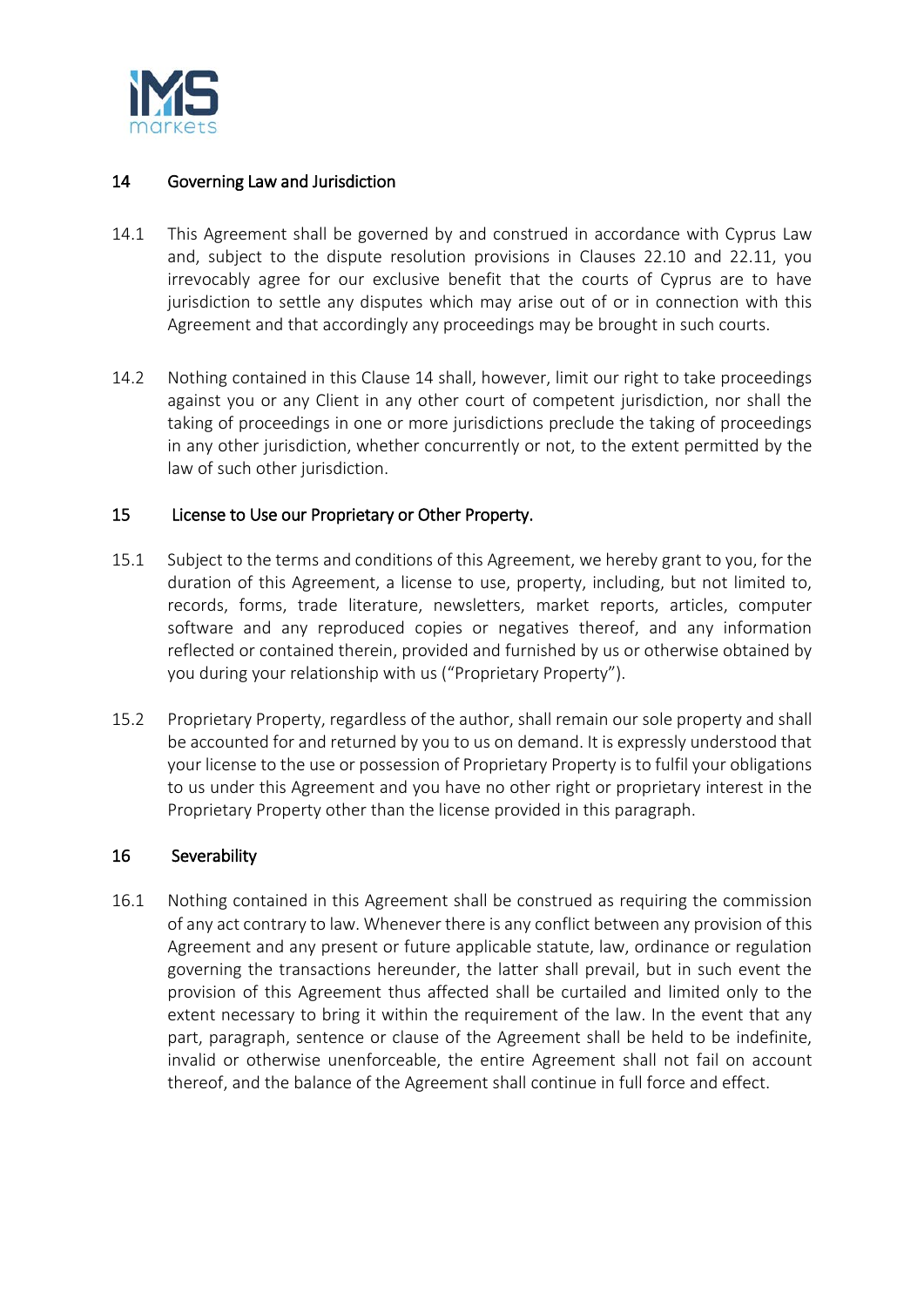

## 17 Entire Agreement

17.1 This Agreement constitutes the entire agreement and understanding of the parties with respect to its subject matter and the basis of all our dealings with you and supersedes all previous written or oral communications or understandings, whether formal or informal, with respect thereto.

#### 18 Amendment

18.1 We may amend this Agreement by notice in writing to you at any time. Any such amendment shall take effect from the date specified by us but may not be retrospective or affect any rights or obligations that have already arisen. Otherwise, this Agreement may only be varied by the written agreement of both you and us.

#### 19 Force Majeure

19.1 We shall not be in breach of this Agreement and shall not be liable or have responsibility of any kind for any loss or damage incurred by you as a result of any total or partial failure, interruption or delay in the performance of our duties and/or obligations under this Agreement occasioned by any act of God, fire, war, civil commotion, labour dispute, act of government, state, governmental or supranational body or authority, or any investment exchange and/or clearing house, inability to communicate with market makers for whatever reason, failure of any computer dealing system, any other breakdown or failure of transmission in communication facilities of whatever nature, between us and you or any other third party whatsoever, or any other reason (whether or not similar in kind to any of the above) beyond our reasonable control.

#### 20 Waiver

20.1 No failure on the part of any party to exercise, and no delay on its part in exercising, any right or remedy under this Agreement shall operate as a waiver thereof, nor shall any single or partial exercise of any right or remedy preclude any other or further exercise thereof or the exercise of any other right or remedy.

## 21 Errors

21.1 Daily account and equity runs may be provided via computer or facsimile directly by us to you. Any errors or discrepancies in a trade or Client account must immediately be called to our attention for correction and in all events before the next trading session has opened the following day. Failure to do so will result in a charge back to you for any loss incurred by said delay.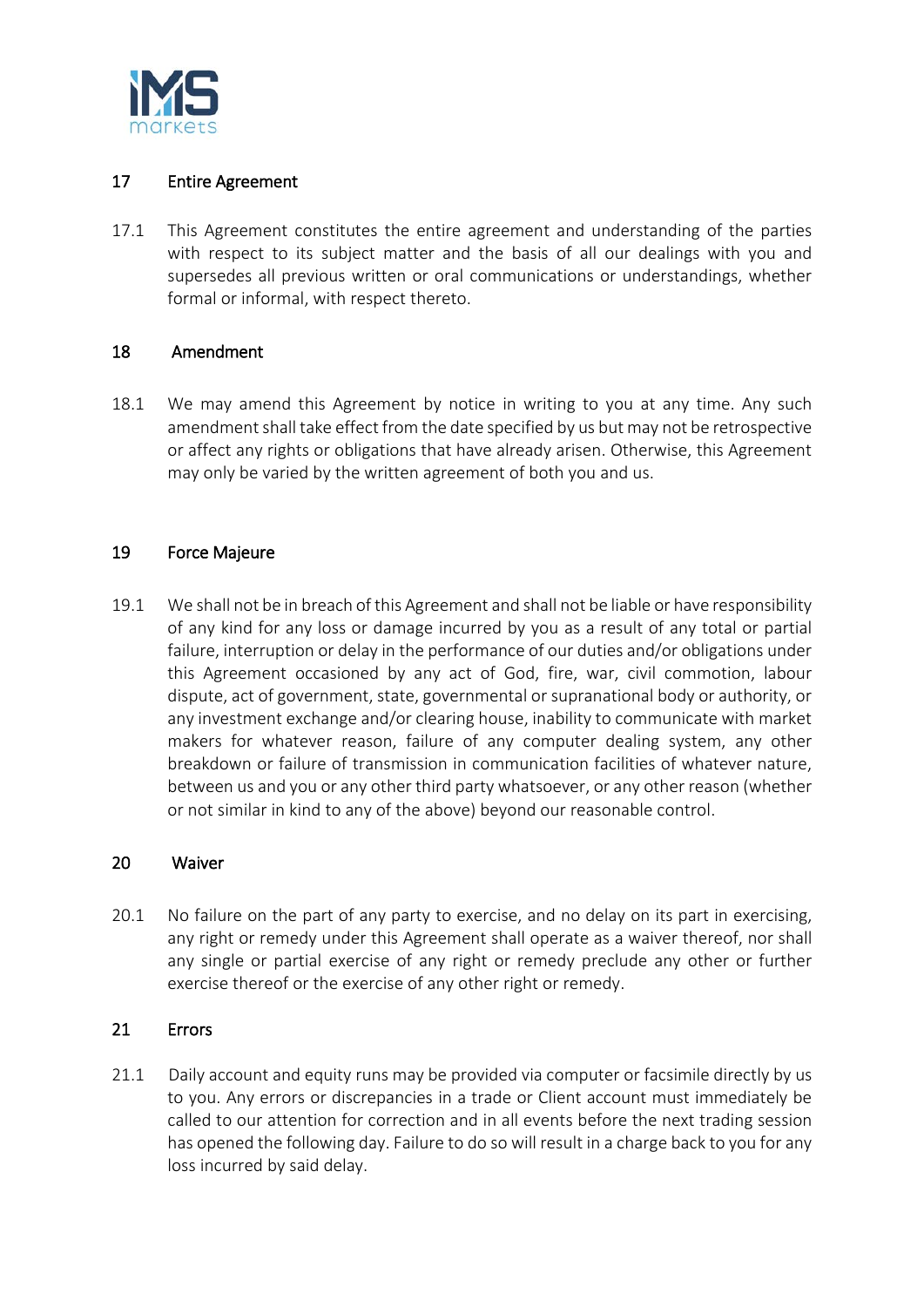

## 22 General

- 22.1 You acknowledge that all software provided hereunder is mostly for your convenience to enhance the efficiency of transacting business with us. In the event of any software or hardware failure, all such business may be transacted manually and by fax and telephone.
- 22.2 The rights and remedies in this Agreement and the indemnities contained in Clause 8 are cumulative and not exclusive of any rights or remedies provided by law.
- 22.3 Unless otherwise permitted by the CySEC Rules or any other Applicable Regulations, nothing in this Agreement shall be taken to exclude or restrict our obligations under the CySEC Rules or any other Applicable Regulations. We shall be entitled to take any action as we consider necessary in our absolute discretion to ensure compliance with the CySEC Rules or any other Applicable Regulations and such actions shall be binding on you and shall not render us or any of our directors, officers, employees or agents liable.
- 22.4 Time is of the essence in respect of any of your obligations under this Agreement.
- 22.6 Subject to any restrictions contained this Agreement, you agree that we (including our associates, employees or representatives) shall be entitled to telephone you without express invitation (or make other "unsolicited real time communications") during normal business hours (or such other times as may be convenient) if we consider it appropriate.
- 22.7 You may not without our prior written consent transfer this Agreement or any interest or obligation in or under this Agreement and any purported transfer without such consent shall be null and void. Following such consent to the transfer of any interest or obligation under this Agreement, you shall remain responsible for the performance of all of the transferee's obligations under the Agreement.
- 22.8 If you are a partnership or more than one person, any liability arising under this Agreement shall be deemed to be the joint and several liabilities of the partners in the firm or of such persons as aforesaid. This Agreement shall not be terminated or prejudiced or affected by any change in the constitution of such firm or by the death of any one or more of such persons but in the event of any such death notice of termination shall be given by the survivor or survivors of such persons or the personal representatives of any such persons who have died.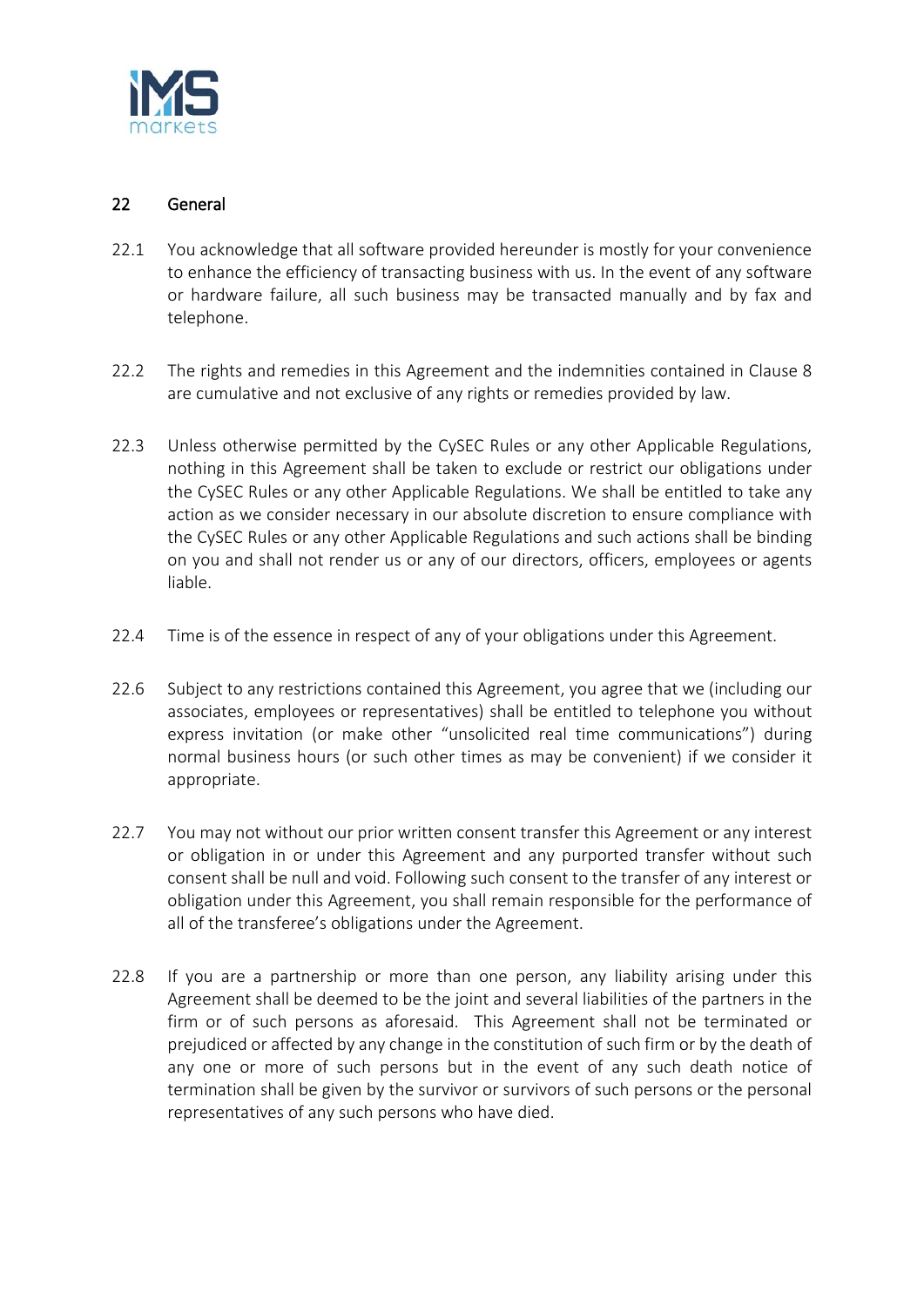

- 22.9 You (i) consent to the recording of the telephone conversations in connection with this Agreement and (ii) agree to obtain any necessary consent of, and give notice of such recording to, such of your personnel and your associated companies as may be necessary. You further agree that any such recording may be submitted in evidence to any court or in any legal proceeding for any purpose relating to any Transaction or this Agreement.
- 22.10 In the event of any dispute arising out of or in relation to this Agreement, the parties must first use their respective best endeavorsto consult and negotiate with each other, in good faith and, recognizing their mutual interests, attempt to reach a just and equitable settlement of the dispute satisfactory to both parties. To such end the parties must within seven working days of a dispute arising convene a meeting between persons nominated by each party (the "Appointed Persons") and other relevant members of management to attempt to resolve the dispute. If the Appointed Persons do not reach such a settlement within a further period of fourteen working days (the "Negotiation Date"), the dispute will be managed in accordance with clause 22.11. If the Appointed Persons agree upon a resolution or disposition of the dispute, they will sign a statement setting out the terms of the resolution or disposition and the parties will ensure that the resolution or disposition is fully and promptly carried out.
- 22.11 In the event of any dispute arising out of or in relation to this Agreement, if the dispute is not resolved in accordance with clause 22.10 the parties will refer the dispute to be referred to arbitration. Nothing in this clause 22 shall prevent either party from applying to court for interim relief.

#### 23. Execution

23.1 By denoting your acceptance of the above terms and proceeding with the application to be approved as an Affiliate, you acknowledge and confirm your acceptance to be legally bound to the above terms and conditions of this Agreement. This agreement is to be governed by and construed in accordance with laws of Cyprus and is subject to the exclusive jurisdiction of the Cyprus courts.